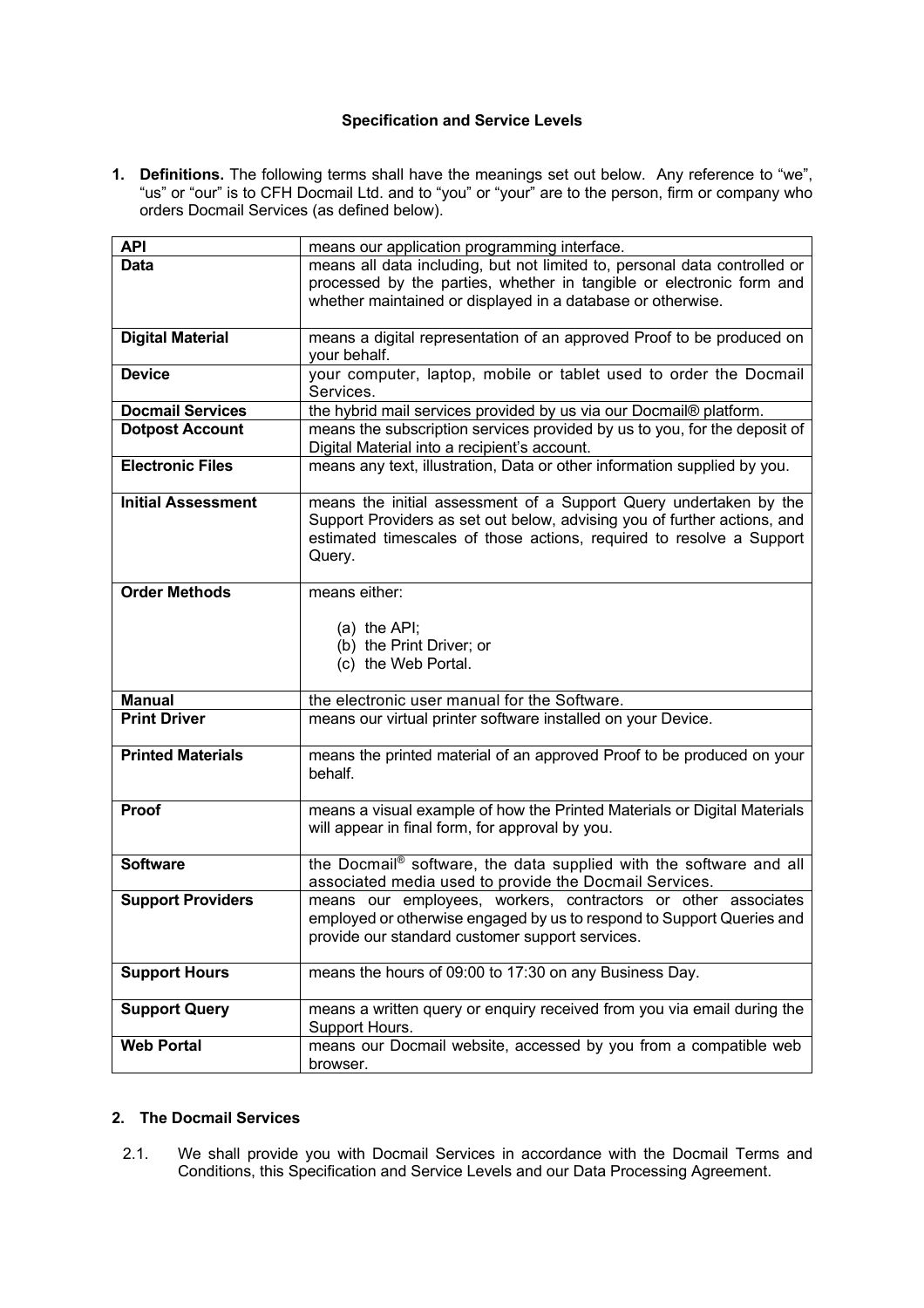- 2.2. Electronic Files are to be sent by you to us via one of the Order Methods and then processed by us in accordance with your lawful and reasonable instructions.
- 2.3. In accordance with the Proofs made available to you for approval via your Docmail® account and in accordance with the timescales and service levels referred to below we will either:
	- 2.3.1. produce and dispatch Printed Materials to be sent to the recipient via postal carrier; or
	- 2.3.2. if you are using our Dotpost services, deposit Digital Materials into a recipient's Dotpost Account; or
	- 2.3.3. send to the recipient via our SMS carrier.
- 2.4. We shall provide print and paper quality appropriate to the purpose for which you are using the Docmail Service, unless agreed otherwise in writing.
- 2.5. We shall not knowingly introduce and shall take all reasonable steps to prevent the introduction of any virus into your Device and/or network and information or operating systems or software in connection with the provision the Docmail Services or otherwise.

#### **3. IT Support & Service Levels**

- 3.1. We shall, as part of the Docmail Services provide you with our standard customer support services during the Support Hours in accordance with our support policy in effect at the time that the Docmail Services are provided. We may amend our support policy at our discretion at any time.
- 3.2. We shall procure that the Support Providers endeavour to include within the Initial Assessment a timescale for either further analysis or resolution of the Support Query. The Initial Assessment timescale shall be an estimate only and we will use reasonable endeavours to procure that the Support Providers adhere to those timescales. You acknowledge that we are not bound by the timescales given in the Initial Assessment.
- 3.3. We shall be liable for the acts and omissions of the Support Providers as though they were our own acts and omissions.
- 3.4. We are only able to provide IT support for the Print Driver on versions of the Microsoft Windows Operating System currently within mainstream support by Microsoft. If your operating system is no longer supported by Microsoft we shall use reasonable endeavours to provide IT support, but shall not be obliged to do so.

# **4. Using the API**

- 4.1. If you wish to use the API, you must adhere to our "**API Fair Usage Terms**", which can be found at http://www.docmail.co.uk/tob.html.
- 4.2. Subject to adhering to the API Fair Usage Terms, you may make full use of the API for the purposes of the use and receipt of the Docmail Services.
- 4.3. Both parties acknowledge and agree that any build, coding and/or writing to and proposed use of the API ("**Solution**") proposed by you shall be subject to completion by you of our API Access Questionnaire, reviewed and approved by us as being acceptable and in accordance with our API Fair Usage Terms, before you commence work.
- 4.4. In the event that, after you start receiving Docmail Services, your Solution, is deemed by us (at all times acting reasonably) not to be in accordance with the API Fair Usage Terms or that it has a detrimental effect on our platform, we reserve the right to suspend the Solution's access to the Docmail Services on immediate notice (identifying the relevant issues with the Solution)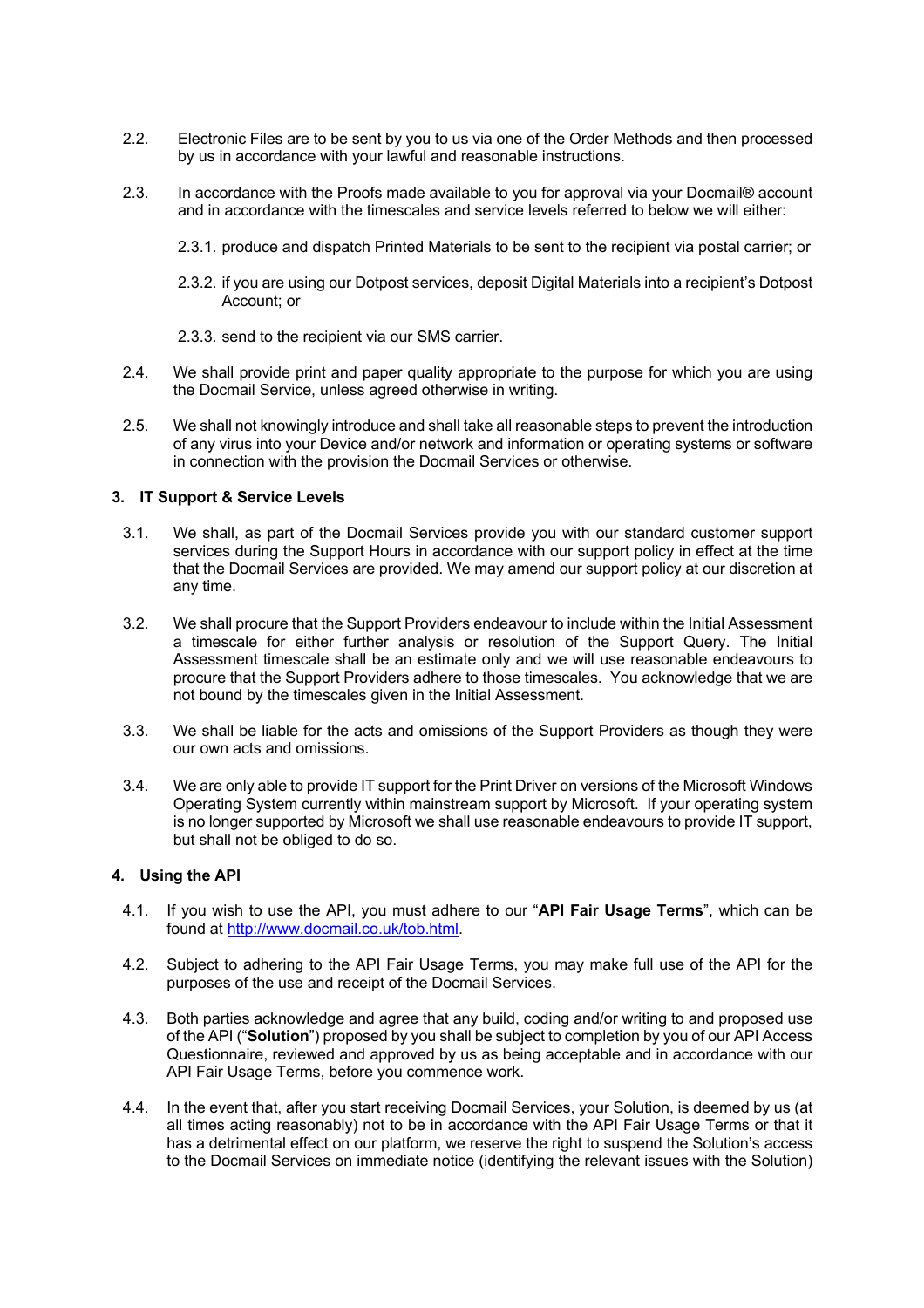an "**API Notice**" until such time as the issues identified in that API Notice are resolved to our reasonable satisfaction.

# **5. License and Updates**

- 5.1 We grant you a non-transferable, non-exclusive licence to access the Docmail® service and the associated Print Driver.We reserve all otherrights.
- 5.2 You may:
	- 5.2.1 download theSoftware and access, view,use and display theSoftware on a Device or throughourwebsite for your purposes only; and
	- 5.2.2 use the Manual for the purpose of using or downloading the Software only.

#### 5.3. You agree:

- 5.3.3 not to rent, lease, sub-license, loan, translate, merge, adapt, vary or modify the Software or Manual;
- 5.3.4 not to make alterations to, or modifications of, the whole or any part of the Software, or permit the Software or any part of it to be combined with, or become incorporated in, any other programs;
- 5.3.5 not to disassemble, decompile, reverse-engineer or create derivative works based on the whole or any part of the Software or attempt to do any such thing except to the extent that(by virtue of section 296A of the Copyright, Designs and Patents Act 1988) such actions cannot be prohibited because they are essential for the purpose of achieving inter-operability of the Software with another software program, and provided that the information obtained by you during such activities:
	- 5.3.5.1. is used only for the purpose of achieving inter-operability of the Software with another software program;
	- 5.3.5.2. is not unnecessarily disclosed or communicated without our prior written consent to any third party; and
	- 5.3.5.3. is not used to create any software that is substantially similar to the Software;
- 5.3.6. not make copies of the Software; and
- 5.3.7. not provide or otherwise make available object or source code in the Software, in any form to any person without prior written consent from us.
- 5.4. In using the Software your information may be cached and stored in encrypted form on your Device.
- 5.5. You acknowledge that we shall have the right to introduce new versions of our Docmail Service at any time and without providing notice in advance.
- 5.6. We shall at all times ensure that we have all necessary rights in and to the Software, and any third-party software and our intellectual property rights, or any other materials made available by us to you and which are used to perform our obligations to you.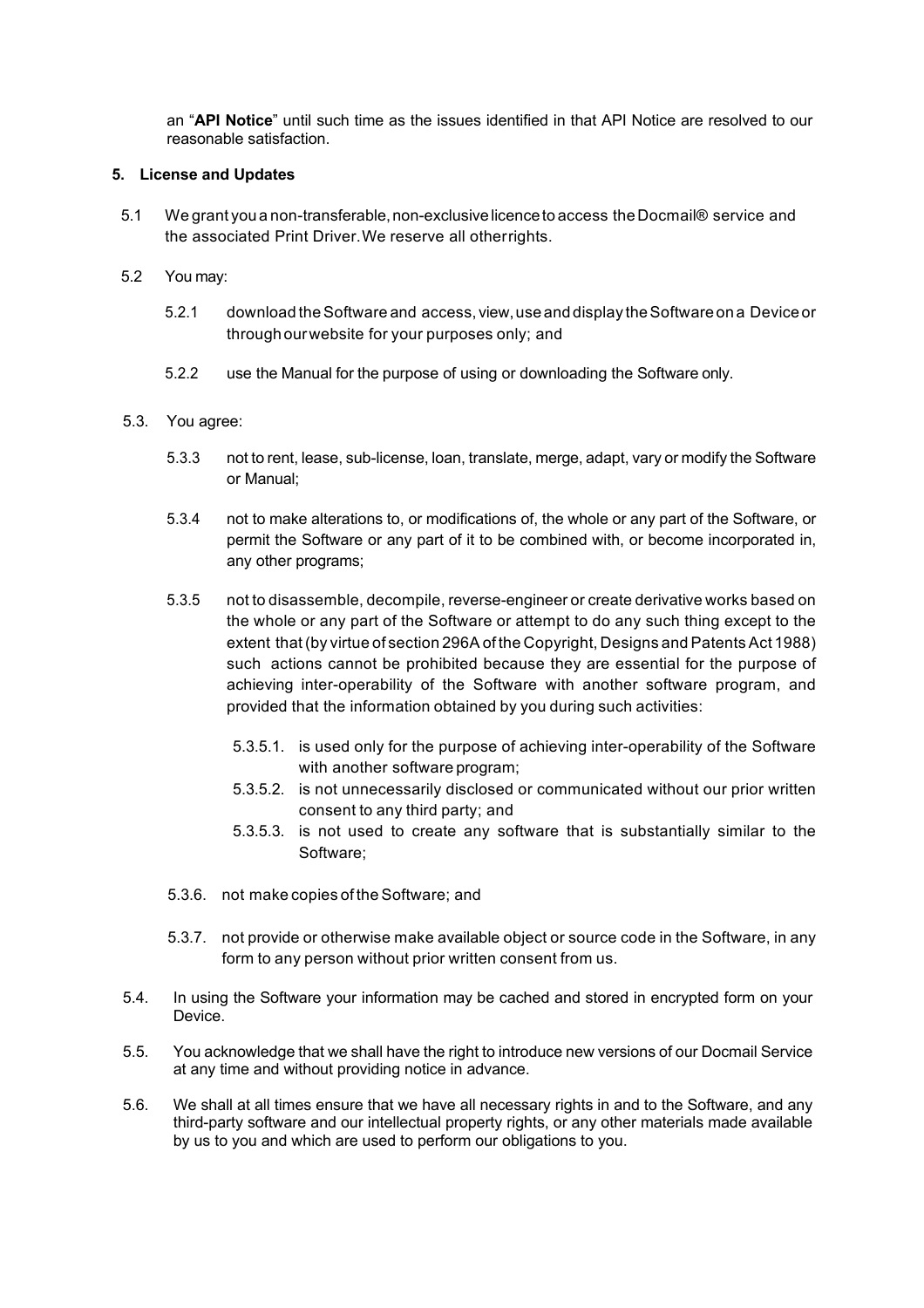- 5.7. We may, from time to time, introduce changes to the API. Any such changes shall be subject to rigorous testing prior to "go-live" and we shall (and at no additional cost to you) provide to you:
	- 5.7.1. reasonable notice of any such changes to enable you to assess the impact of those changes to your API link; and
	- 5.7.2. such assistance as is reasonable, in all the circumstances, to enable you to continue your use of the API link; and
	- 5.7.3. continued support for the changed version of the API.
- 5.8. We shall at all times provide such reasonable co-operation and information in relation to the Docmail Services to such of your other suppliers for the purposes of enabling any such supplier to create and maintain any interfaces that you may reasonably require.

#### **6. Intellectual Property**

You acknowledge that all intellectual property rights in the Software and the Manual anywhere in the world belong to us or our licensors, that rights to use the Software are licensed (not sold) to you, and that you have no rights in, or to, the Software and the Manual other than the right to use each of them to order Docmail Services.

#### **7. SMS Messaging.**

- 7.1. A single text message is limited to how many characters can be sent. Should your message be greater than this, an additional text will be created and sent.
- 7.2. For any one message, you may send up to 6 single text messages. Each single text message will be charged at the full text message rate, regardless of how many characters are used in each.
- 7.3. You must proof read and approve your text message before we can proceed to payment.
- 7.4. Text messages may only be sent to UK mobile numbers.
- 7.5. All text recipient mobile numbers will be checked to ensure that they are valid UK mobile numbers. Any mobile numbers that are not valid UK mobile numbers will not be processed and text messages will not be sent to those numbers. In this case, you will receive an error message.
- 7.6. You will not be charged for any invalid UK mobile numbers.

# **8. Dispatch times (Printed Material, Digital Material and SMS)**

# **Printed Material**

- 8.1. We will endeavour to dispatch all Printed Materials in line with the information available to you via your chosen Order Method.
- 8.2. You may choose the postal option when you place an order.
- 8.3. We shall use all reasonable endeavours to meet any dispatch dates, but any such dates shall be estimates only and time shall not be of the essence for such performance.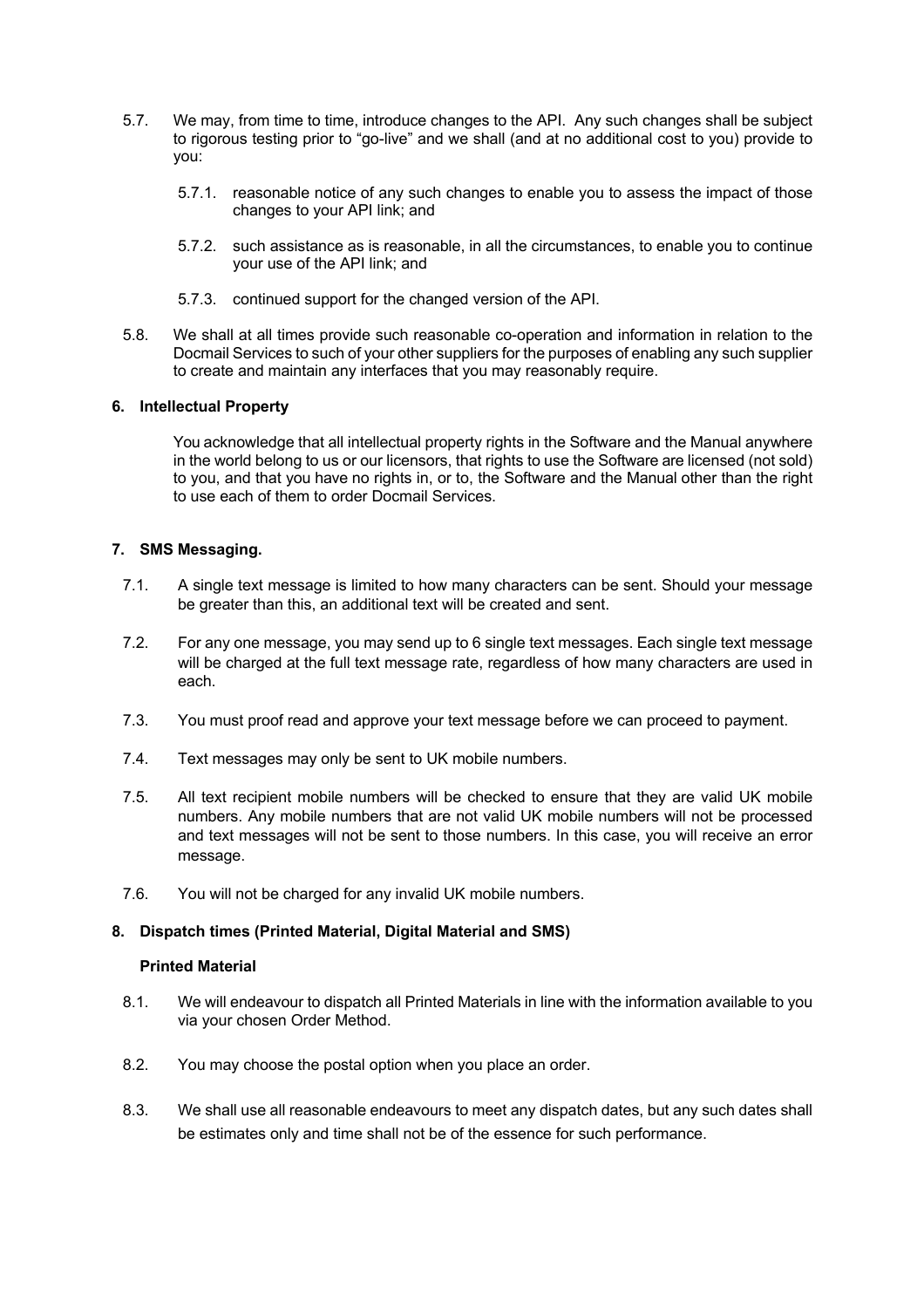8.4. Once we have handed your mail items over to our carrier we no longer have any control over those items and we cannot accept responsibility for late delivery caused by our carriers' delays.

# **Digital Materials**

8.5. These will be sent to the recipient's Dotpost Account either in accordance with your chosen dispatch date after your order has been completed. We cannot guarantee that the recipient will read any Digital Materials that you send to a recipient's Dotpost Account.

#### **SMS**

- 8.6. Once your order has been paid for, we will normally upload the SMS message to the telecommunications carrier immediately. Once your text messages are uploaded to our telecommunications provider's network, we no longer have any control over their delivery which will be dependent on the availability of their network.
- 8.7. You can access the expected send date via your chosen Order Method.
- 8.8. In the event that your message cannot or has not been sent, we will let you know as soon as possible.

# **9. Our Minimum Security Requirements**

- 9.1. Any area where the Data and/or any Printed Materials or Digital Materials are stored or processed will be physically controlled in order to prevent access by unauthorised persons.
- 9.2. We shall conform with the minimum physical security requirements, set out below:
	- 9.2.1. appropriate locks or other physical controls shall be fitted to the doors and windows of rooms where the Data and/or any Printed Materials are kept. Access to those areas must be recorded and relevant access logs audited from time to time;
	- 9.2.2. access to premises and/or specific business areas shall be controlled to ensure that all employees have only minimum appropriate access for their respective roles. Lists of employees who are granted access to premises and/or specific areas must be kept up-to-date and must be reviewed periodically;
	- 9.2.3. employees shall have access only to the information they need to perform their roles. Access rights shall be promptly updated should employees change roles within our organisation or leave our employment. Any security access codes known to those employees will be changed, and any tokens or swipe cards used to gain access to any information systems shall be recovered and disabled.
- 9.3. We shall ensure that we process all Data in accordance with the applicable Data Protection Legislation and our Privacy Policy.
- 9.4. To the extent permitted by law, we will perform appropriate referencing checks on all new employees to ensure that they have not lied to or mislead us about their background, experience or qualifications.
- 9.5. We will ensure that all employees have read and understood the relevant information security policies and adhere to any relevant standard operating procedures. In addition, we will ensure employees know where to find details of the information security standards and standard operating procedures relevant to their role and responsibilities.